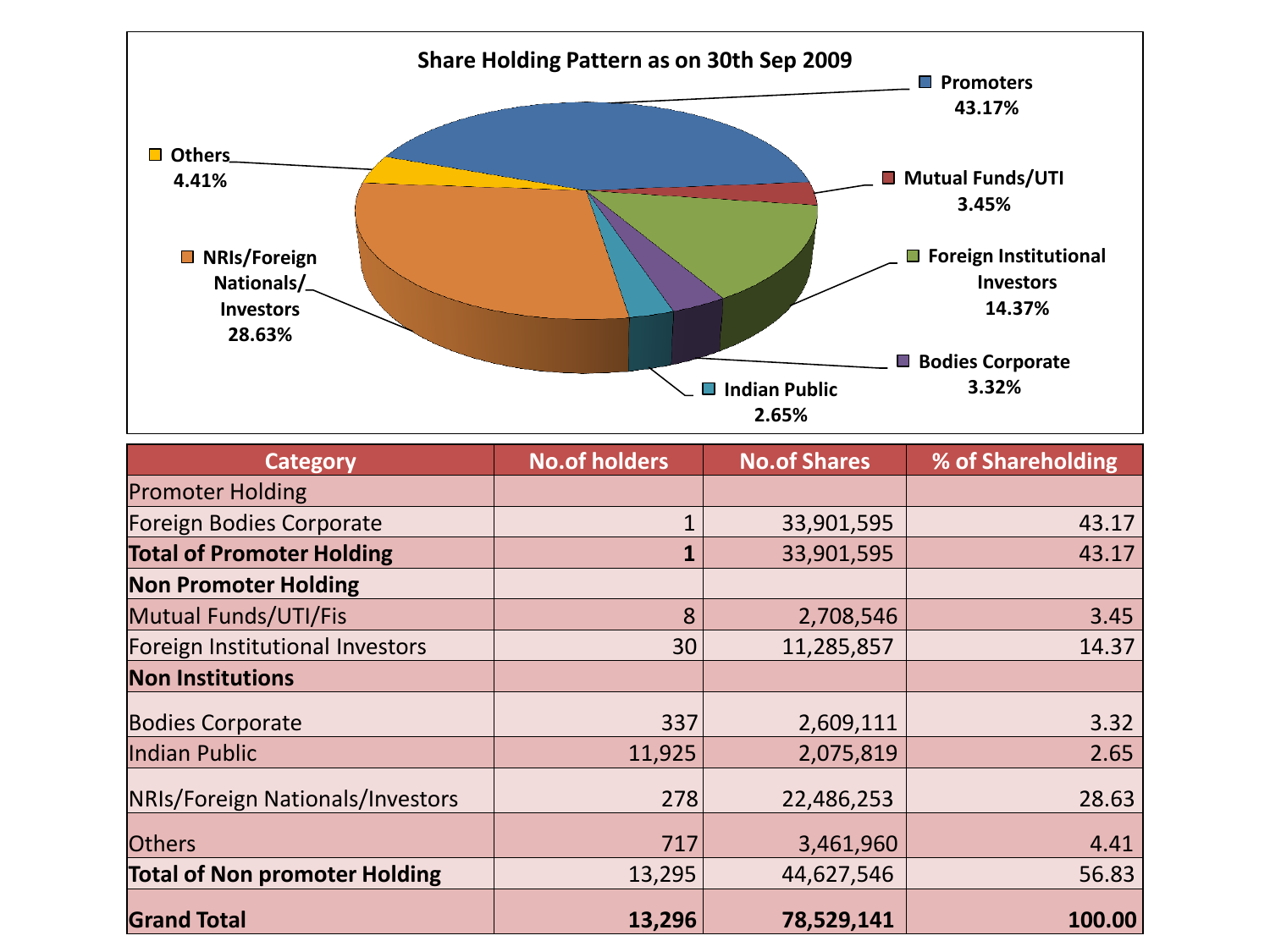|                         | (I) (a) Statement showing Shareholding Pattern                                   |                     |                  |                |                                            |                                          |                                      |                                              |
|-------------------------|----------------------------------------------------------------------------------|---------------------|------------------|----------------|--------------------------------------------|------------------------------------------|--------------------------------------|----------------------------------------------|
|                         |                                                                                  |                     |                  |                |                                            |                                          |                                      |                                              |
|                         | Name of the Company: Redington (India) Limited                                   |                     |                  |                |                                            |                                          |                                      |                                              |
|                         | Scrip Code (BSE): 532805 :: Symbol (NSE):REDINGTON                               |                     |                  |                |                                            | Quarter Ended : September 30, 2009       |                                      |                                              |
|                         |                                                                                  |                     |                  | No. of Shares  |                                            | <b>Total Shareholding as a</b>           |                                      |                                              |
| Category                | <b>Category of Shareholder</b>                                                   | Number of           | Total No.        | held in Demat  |                                            | percentge of total number                |                                      | Shares pledged or                            |
| Code                    |                                                                                  | <b>Shareholders</b> | of Shares        | <u>Form</u>    |                                            | of shares                                |                                      | otherwise encumbered                         |
| (1)                     | (II)                                                                             | (III)               | (IV)             | (V)            | As a<br>percentage of<br>$(A + B)$<br>(VI) | As a percentage<br>of $(A+B+C)$<br>(VII) | Number of<br><b>Shares</b><br>(VIII) | As a percentage<br>$(IX) = (VIII)/(IV)^*100$ |
| (A)                     | Shareholding of Promoter and                                                     |                     |                  |                |                                            |                                          |                                      |                                              |
|                         | <b>Promoter Group</b>                                                            |                     |                  |                |                                            |                                          |                                      |                                              |
| $\overline{\mathbf{1}}$ | Indian                                                                           |                     |                  |                |                                            |                                          |                                      |                                              |
| (a)                     | Individuals / Hindu Undivided Family                                             | $\Omega$            | $\boldsymbol{0}$ | $\overline{0}$ | 0.00                                       | 0.00                                     | 0.00                                 | 0.00                                         |
| (b)                     | Central government/ State Government                                             | $\overline{0}$      | $\overline{0}$   | $\overline{0}$ | 0.00                                       | 0.00                                     | 0.00                                 | 0.00                                         |
| (c)                     | <b>Bodies Corporate</b>                                                          | $\Omega$            | $\mathbf 0$      | 0              | 0.00                                       | 0.00                                     | 0.00                                 | 0.00                                         |
| (d)                     | Financial Institutions/Banks                                                     | $\Omega$            | $\overline{0}$   | $\overline{0}$ | 0.00                                       | 0.00                                     | 0.00                                 | 0.00                                         |
| (e)                     | Any Other (specify)                                                              | $\Omega$            | $\Omega$         | $\overline{0}$ | 0.00                                       | 0.00                                     | 0.00                                 | 0.00                                         |
|                         | Sub-Total (A) (1)                                                                | $\mathbf{0}$        | $\mathbf{0}$     | 0              | 0.00                                       | 0.00                                     | 0.00                                 | 0.00                                         |
| 2                       | Foreign                                                                          |                     |                  |                |                                            |                                          |                                      |                                              |
| (a)                     | Individuals(Non resident individuals/foreign individu                            | $\Omega$            | $\Omega$         | $\Omega$       | 0.00                                       | 0.00                                     | 0.00                                 | 0.00                                         |
| (b)                     | <b>Bodies Corporate</b>                                                          |                     | 33,901,595       | 33,901,595     | 43.17                                      | 43.17                                    | 0.00                                 | 0.00                                         |
| (c)                     | Institutions                                                                     | $\overline{0}$      | $\Omega$         | $\Omega$       | 0.00                                       | 0.00                                     | 0.00                                 | 0.00                                         |
| (d)                     | Any Other (Specify)                                                              | $\Omega$            | $\Omega$         | $\Omega$       | 0.00                                       | 0.00                                     | 0.00                                 | 0.00                                         |
|                         | Sub-Total (A) (2)                                                                | $\mathbf{1}$        | 33,901,595       | 33,901,595     | 43.17                                      | 43.17                                    | 0.00                                 | 0.00                                         |
|                         | <b>Total Shareholding of Promoter</b><br>and Promoter Group (A)=(A) (1) +(A) (2) |                     | 33,901,595       | 33,901,595     | 43.17                                      | 43.17                                    | 0.00                                 | 0.00                                         |
|                         |                                                                                  |                     |                  |                |                                            |                                          |                                      |                                              |
| (B)                     | <b>Public Shareholding</b>                                                       |                     |                  |                |                                            |                                          |                                      |                                              |
| (1)                     | Institutions                                                                     |                     |                  |                |                                            |                                          |                                      |                                              |
| (a)                     | Mutual Funds/ UTI                                                                | 8                   | 2,708,546        | 2,708,546      | 3.45                                       | 3.45                                     | N.A                                  | N.A                                          |
| (b)                     | Financial Institutions / Banks                                                   | $\overline{0}$      | $\mathbf 0$      |                | 0.00                                       | 0.00                                     | N.A                                  | N.A                                          |
| (c)                     | Central Government/ State Government                                             | $\overline{0}$      | $\overline{0}$   | 0              | 0.00                                       | 0.00                                     | N.A                                  | N.A                                          |
| (d)                     | Venture Capital Funds                                                            | $\overline{0}$      | $\mathbf 0$      | $\overline{0}$ | 0.00                                       | 0.00                                     | N.A                                  | N.A                                          |
| (e)                     | <b>Insurance Companies</b>                                                       | $\overline{0}$      | $\Omega$         | $\Omega$       | 0.00                                       | 0.00                                     | N.A                                  | N.A                                          |
| (f)                     | Foreign Institutional Investors                                                  | 30                  | 11,285,857       | 11,285,857     | 14.37                                      | 14.37                                    | N.A                                  | N.A                                          |
| (g)                     | Foreign Venture Capital Investors                                                | $\overline{0}$      | $\Omega$         | 0              | 0.00                                       | 0.00                                     | N.A                                  | N.A                                          |
| (h)                     | Any Other (Specify)                                                              | $\Omega$            | $\Omega$         | $\Omega$       | 0.00                                       | 0.00                                     | N.A                                  | N.A                                          |
|                         | Sub-Total (B)(1)                                                                 | 38                  | 13,994,403       | 13.994.403     | 17.82                                      | 17.82                                    | N.A                                  | N.A                                          |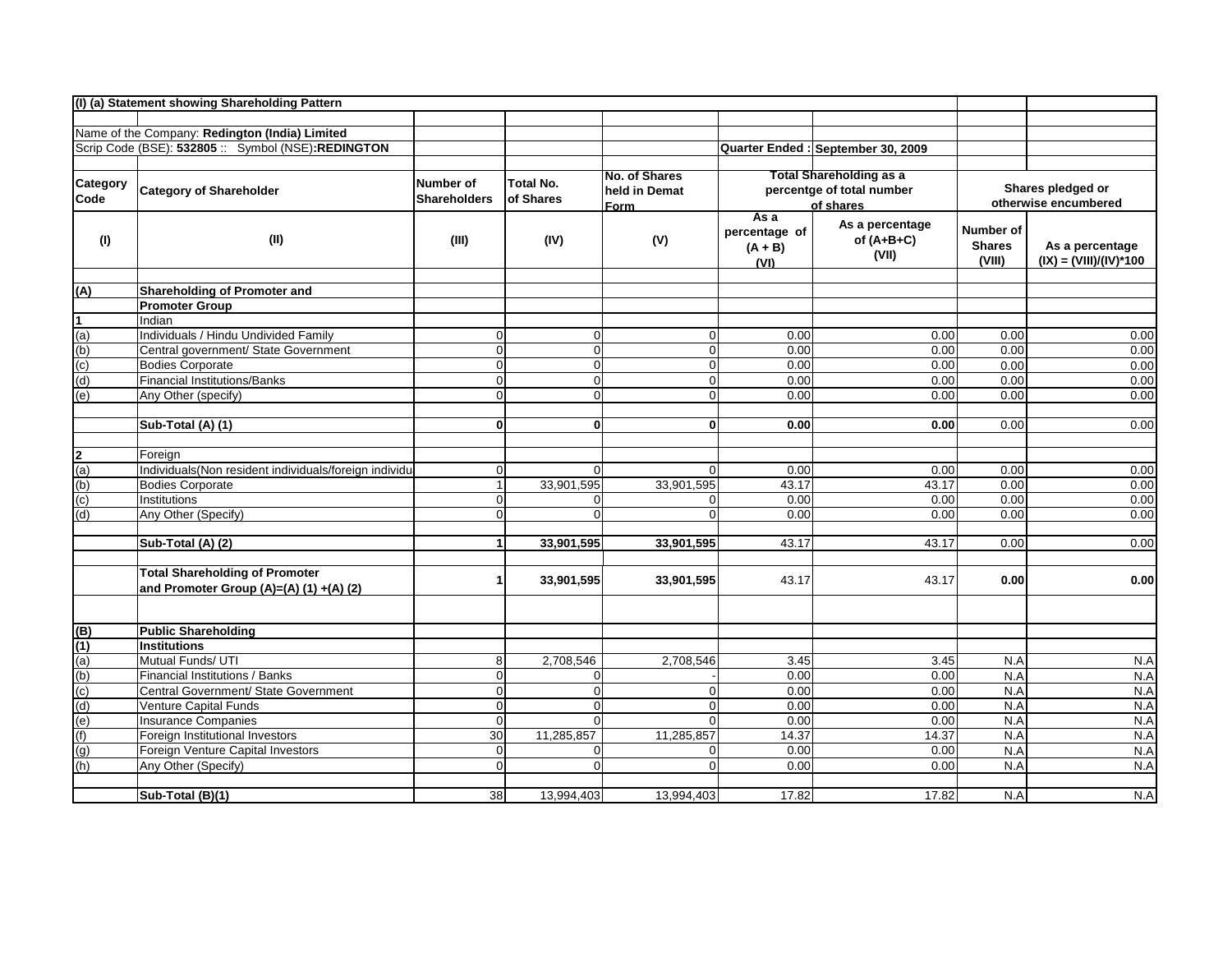| $\frac{(2)}{(a)}$<br>$\frac{(b)}{(b)}$ | <b>Non Institutions</b>                                                                                                        |       |            |                |             |        |     |      |
|----------------------------------------|--------------------------------------------------------------------------------------------------------------------------------|-------|------------|----------------|-------------|--------|-----|------|
|                                        | <b>Bodies Corporate</b>                                                                                                        | 337   | 2,609,111  | 2,609,111      | 3.32        | 3.32   | N.A | N.A  |
|                                        | Individuals Holding nominal share capital                                                                                      |       |            |                |             |        |     |      |
|                                        | upto Rs. 1 Lakh                                                                                                                | 11906 | 1,662,862  | 1,620,285      | 2.12        | 2.06   | N.A | N.A  |
|                                        | . In excess of Rs. 1 Lakh                                                                                                      | 19    | 412.957    | 402.947        | 0.53        | 0.51   | N.A | N.A  |
| lc)                                    | Any Other :-                                                                                                                   |       |            |                |             |        |     |      |
|                                        | <b>Clearing Member</b>                                                                                                         | 199   | 3,081,645  | 3,081,645      | 3.92        | 3.92   | N.A | N.A  |
|                                        | Directors and their relatives                                                                                                  |       | 287,028    | 165,482        | 0.37        | 0.37   | N.A | N.A  |
|                                        | Foreign Corporate Bodies                                                                                                       |       | 22,038,188 |                | 28.06       | 28.06  | N.A | N.A  |
|                                        | <b>Hindu Undivided Families</b>                                                                                                | 508   | 75,483     | 75,483         | 0.10        | 0.10   | N.A | N.A  |
|                                        | Non resident Indian                                                                                                            | 274   | 440,315    | 273,779        | 0.56        | 0.56   | N.A | N.A  |
|                                        | Trust                                                                                                                          |       | 17,804     | 10,815         | 0.02        | 0.02   | N.A | N.A  |
|                                        | Foreign Nationals                                                                                                              |       | 7,750      |                | 0.01        | 0.01   | N.A | N.A  |
|                                        |                                                                                                                                |       |            |                |             |        |     |      |
|                                        | Sub-Total (B)(2)                                                                                                               | 13257 | 30,633,143 | 8,239,547      | 39.01       | 39.01  | N.A | N.A  |
|                                        |                                                                                                                                |       |            |                |             |        |     |      |
|                                        | Total Public Shareholding (B)=(B)(1)+(B)(2)                                                                                    | 13295 | 44,627,546 | 22,233,950     | 56.83       | 56.83  | N.A | N.A  |
|                                        | TOTAL (A)+(B)                                                                                                                  | 13296 | 78,529,141 | 56,135,545     | 100.00      | 100.00 |     |      |
|                                        |                                                                                                                                |       |            |                |             |        | N.A | 0.00 |
|                                        |                                                                                                                                |       |            |                |             |        |     |      |
| (C)                                    | Shares held by Custodians and against which<br>depository receipts have been issued                                            |       |            | $\overline{0}$ | $\mathbf 0$ | 0.00   | N.A | N.A  |
|                                        | Grand Total (A) $+(B) + (C)$                                                                                                   | 13296 | 78,529,141 | *56,135,545    | 100.00      | 100.00 | N.A | N.A  |
|                                        |                                                                                                                                |       |            |                |             |        |     |      |
|                                        | *Corporate Action pending from NSDL on 10,875 equity shares alloted on 25.09.2009 which was subsequently effected on 1.10.2009 |       |            |                |             |        |     |      |
|                                        |                                                                                                                                |       |            |                |             |        |     |      |